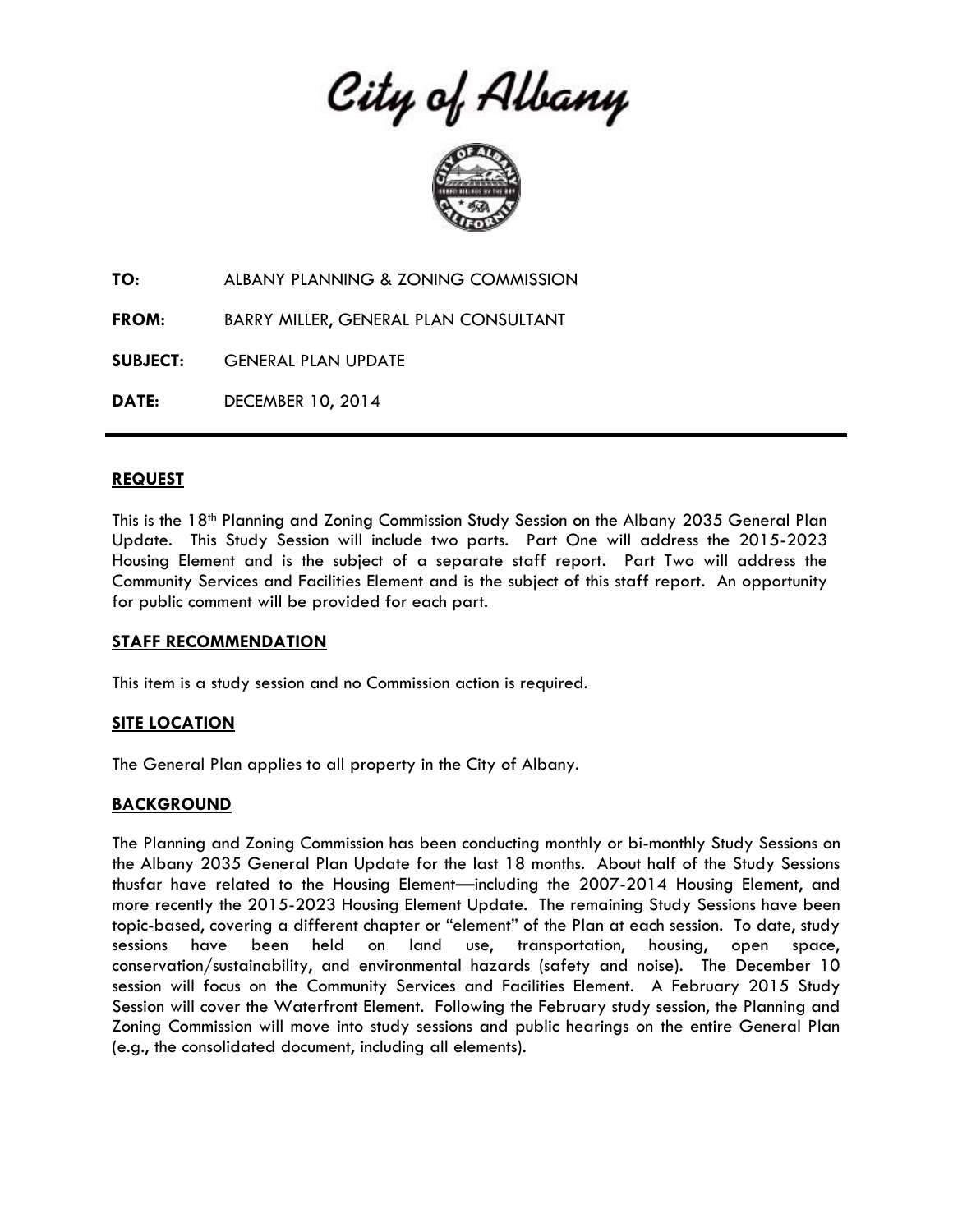#### **COMMUNITY SERVICES AND FACILITIES ELEMENT**

#### **Legal Requirements**

California Government Code Section 65302 identifies the seven mandatory chapters—or "elements"—of a General Plan. These are land use, transportation, housing, open space, safety, conservation, and noise. Cities are also encouraged to add "optional" elements to their plans to address issues of local importance. While Albany's 1992 General Plan did not include any optional elements, the 2015 General Plan will include two. One of these is a Community Services and Facilities Element (the other is a Waterfront Element).

Including a Community Services and Facilities Element allows the City to express policies and action programs on topics such as police and fire services, schools, City facilities, child care, arts and culture, and utilities. Some of these policies address the impacts of growth and may be referenced as mitigation measures in the General Plan EIR. Others provide a benchmark for decisions about capital improvements, budget priorities, or collaborations with other service providers, such as the County and local utility districts. Once an "optional" element is adopted, it carries the same legal weight as a "mandatory" element.

#### **Community Services and Facilities Policy Audit**

As noted throughout the General Plan Update, the City's is using the existing (1992) Plan and other adopted plans and programs as the benchmark for new General Plan policies and actions. Because there is not a Community Services and Facilities Element in the 1992 Plan, most of the policies in this Element are brand new. Other documents with potentially relevant policies were also reviewed, including the Parks and Recreation Master Plan, the Public Arts Master Plan, the Capital Improvement Plan, and various departmental and citywide strategic plans. These plans are footnoted as "sources" for the proposed policies and actions in the new Community Services and Facilities Element.

#### **Draft Goals, Policies, and Actions**

Attachment "A" to this staff report includes the Draft Community Services and Facilities policies. This is a Working Draft. Comments are encouraged and revisions are likely before a Draft General Plan is published.

Six goals have been identified:

- **1. Schools.** Work with the Albany Unified School District to sustain exceptional schools that provide comprehensive learning opportunities in a safe, supportive, and collaborative environment.
- **2. Public Safety.** Provide quality police, fire, and emergency medical services to Albany residents and businesses through efficient and professional service delivery and strong community partnerships.
- **3. Civic Facilities.** Provide high-quality community facilities that are a source of civic pride and support the delivery of outstanding public services.
- **4. Children, Youth, and Seniors.** Respond to the special needs of children, youth, and seniors in the delivery of community services.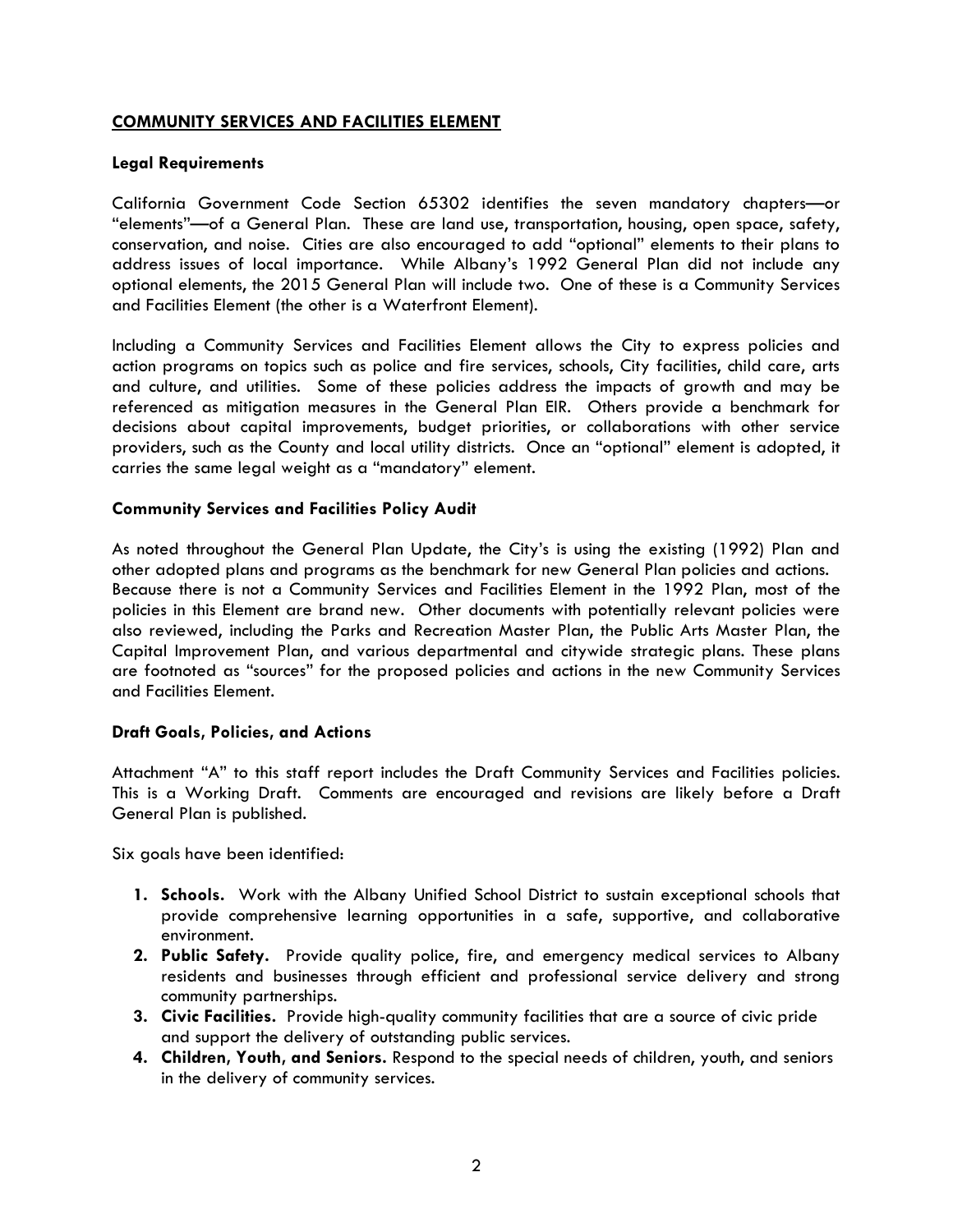- **5. Arts and Culture.** Recognize the potential of the arts to strengthen local identity, promote freedom of expression, create richer urban places, contribute to the social and economic vitality of the City, and enhance awareness of the value of art and the creative process.
- **6. Infrastructure.** Provide water, sewer, storm drain, energy, and telecommunication facilities that are safe, reliable, well maintained, efficient, sustainable, and responsive to current and projected needs.

#### **Commission Discussion**

The Planning and Zoning Commission will be asked to walk through the draft Community Services and Facilities goals, policies, and actions at their study session. As the Commission considers this material, the following questions will be asked:

- Do the policies as stated provide appropriate direction on the topic?
- Are there "missing" topics related to community services and facilities that should be added?
- Are there additional implementation measures ("actions") that should be considered?

An opportunity for public comment will be provided at the Study Session. Members of the public are encouraged to share their thoughts on the questions above.

**ATTACHMENT A:** Draft Community Services and Facilities Goals, Policies, and Actions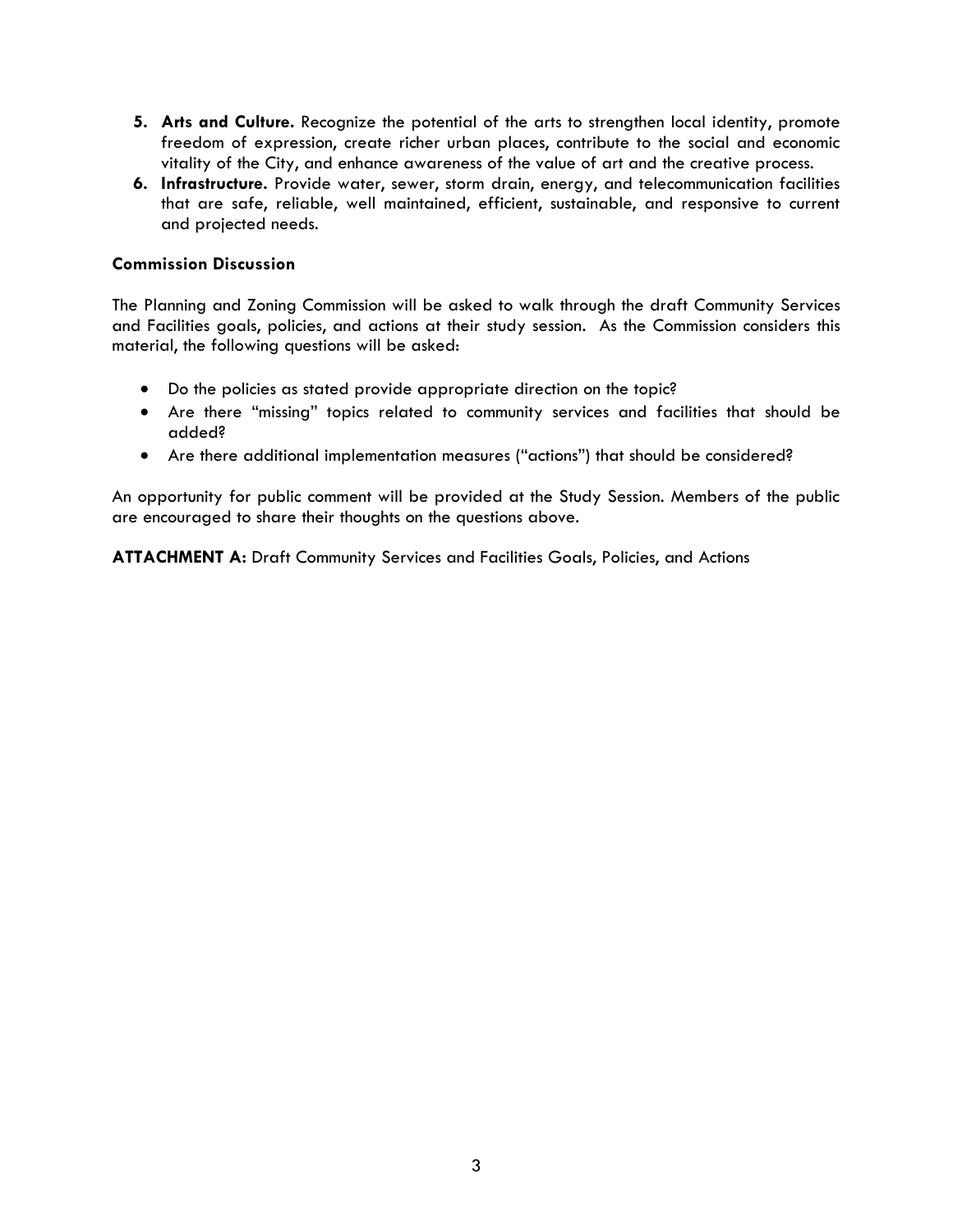# **ATTACHMENT A**

# **ALBANY 2035 DRAFT GENERAL PLAN COMMUNITY SERVICES AND FACILITIES GOALS, POLICIES, AND ACTIONS**

- **GOAL 1: SCHOOLS Work with the Albany Unified School District (AUSD) to sustain exceptional schools that provide comprehensive learning opportunities in a safe, supportive, and collaborative environment.** *(NEW, adapts AUSD Mission Statement)*
- **Policy 1.1: School Facility Improvements.** Support the AUSD's efforts to modernize and replace school facilities to ensure student safety and the District's ability to meet long-term academic needs. *(New)*
- **Policy 1.2: Coordinated Planning.** Involve AUSD in the review of development proposals with the potential to generate new students or otherwise impact school campuses. Conversely, monitor AUSD enrollment trends and forecasts so that potential impacts of changes in student enrollment or school service area boundaries can be considered in land use and transportation decisions. *(New)*
- **Policy 1.3 Issues of Mutual Concern.** Work with AUSD to address and resolve external issues associated with school operations, such as student pick up and drop off, pedestrian and bicycle safety, school security, scheduling of school sports activities and special events, and overflow parking on streets in the vicinity of schools. *(New)*
- **Policy 1.4 Joint Use Agreements.** Support joint use agreements between the City and AUSD to improve public access to school facilities, playgrounds, and athletic fields, and to provide the School District with access to City facilities. *(New)*

*See the Recreation and Open Space Element for additional joint use policies.*

- **Policy 1.5: Schools as Neighborhood Centers.** Work with AUSD and the School Board to affirm the role of Albany's schools as neighborhood centers and gathering places for the community. *(New)*
- **Policy 1.6 Private Schools.** Recognize the contribution of private schools to the community and their potential as a community resource. Work with private schools to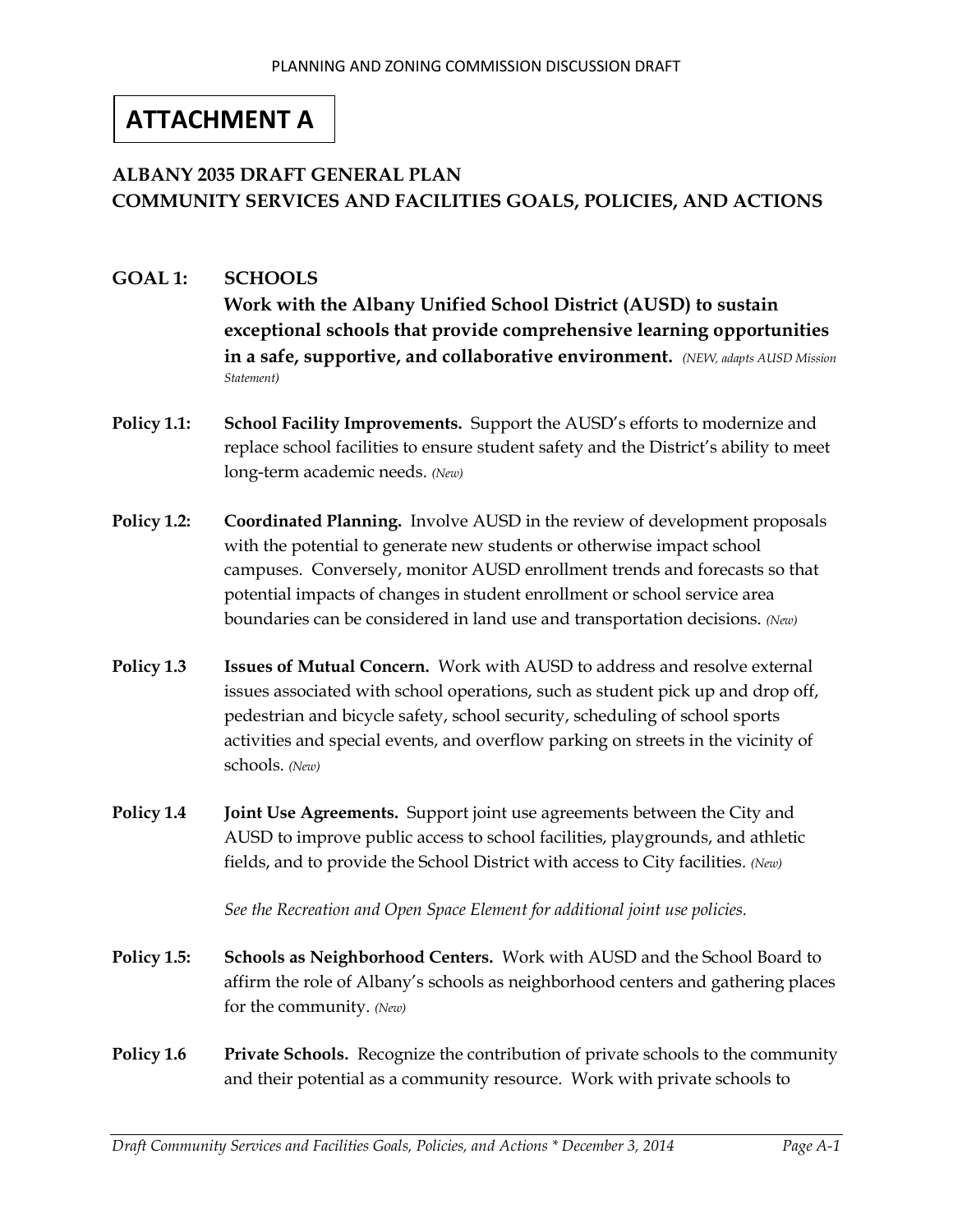#### PLANNING AND ZONING COMMISSION DISCUSSION DRAFT

mitigate their impacts on surrounding uses, foster a constructive dialogue with neighbors, and encourage their involvement in City programs. *(New)*

### *Implementing Actions*

- **Action 1.A: School Impact Fees and Planning Studies.** Support Albany Unified School District efforts to collect school impact fees which pay for the cost of expanding school capacity and improving school facilities. The City will provide technical assistance to AUSD as needed on nexus studies for impact fees, facility master plans, and other long-range planning documents. *(New)*
- **Action 1.B: Joint Study Sessions.** Periodically convene joint sessions of the Albany City Council and the AUSD School Board to discuss matters of mutual interest, such as growth, impact fees, facilities planning, safe routes to school, traffic and parking, and school security. *(New)*
- **Action 1.C: MacGregor and Vista Sites.** Work collaboratively with the AUSD and surrounding property owners to develop plans for the former MacGregor School site (Brighton and San Gabriel) which meet School District needs while respecting neighborhood context. Additionally, work with the AUSD in the development of long-range plans for Vista School on Albany Hill. *(New)*
- **Action 1.D: School Facility Renovation and Reconstruction.** Work with the School District in the implementation of the 2014 AUSD Facility Master Plan, including the rebuilding of Marin School and Ocean View School. Explore opportunities for the inclusion of facilities which provide collateral benefits to Albany residents, such as improved playgrounds and community meeting space. *(New)*
- **Action 1.E: Safe Routes to Schools.** Support Safe Routes to Schools programs at Albany schools, and undertake measures to improve the safety of children walking and bicycling to and from schools. *(New)*
- **Action 1.F: Parking Management.** Work with AUSD to develop effective parking management strategies around school campuses, particularly in the high school and middle school vicinities*. (New)*

*See the Transportation Element for additional policies and actions on pedestrian and bicycle safety and parking management.*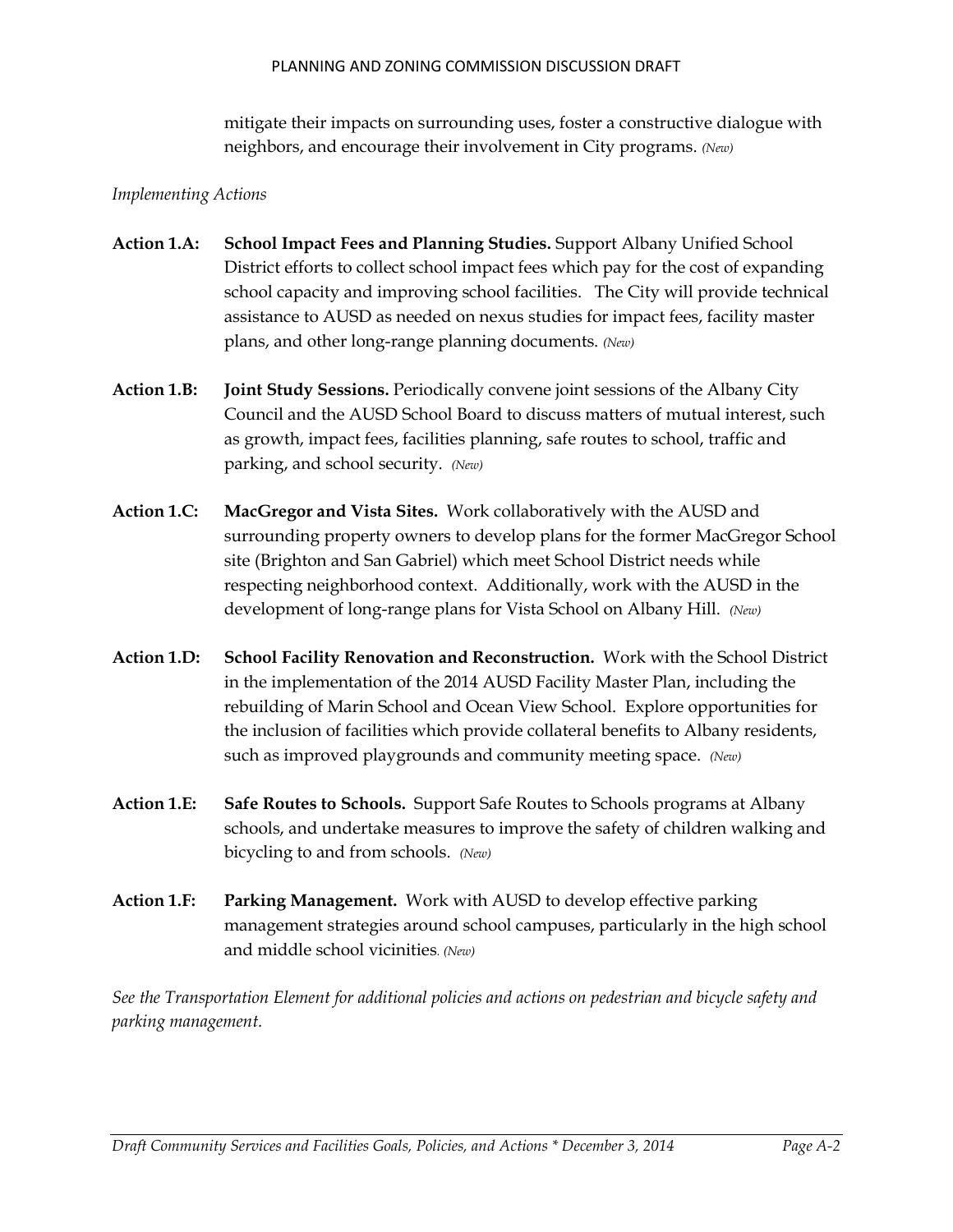### **GOAL 2: PUBLIC SAFETY Provide quality police, fire, and emergency medical services to Albany residents and businesses through efficient and professional service delivery and strong community partnerships.** *(new, this is the Police Department's mission statement)*

- **Policy 2.1: Levels of Service.** Maintain police and fire services at or above current levels. Regularly explore improvements and operational changes with the potential to improve readiness, reduce crime, lower the risk of urban structure fires, improve response time, and enhance overall public safety.*(replaces GP Policies CHS-2.4 and 2.5)*
- **Policy 2.2: Community Policing.** Support a community-based approach to police services which emphasizes communication and transparency and involves a high-level of interaction between officers, residents, local businesses, and community groups. *(New)*
- **Policy 2.3: Youth Relations.** Maintain a positive relationship between law enforcement and Albany youth through Police Activities League programs, the Youth Academy, and other team-building programs that engender goodwill and fellowship. *(New)*
- **Policy 2.4: Volunteers.** Maintain opportunities for Albany volunteers to assist the local police and fire departments. *(New)*
- **Policy 2.5: Defensible Space.** Encourage pro-active measures by residents to reduce the potential for crime, such as installation of motion-sensitive lighting, home alarm systems, and landscaping and design features that support "eyes on the street." *(New)*
- **Policy 2.6: Traffic Safety.** Maintain traffic enforcement and parking enforcement programs to ensure the safety of pedestrians, bicycles, and motorists on Albany streets, sidewalks, paths, and bikeways. *(New)*

*See the Transportation Element for additional policies on traffic safety.*

- **Policy 2.7: Fire Protection Capacity.** Ensure that fire protection facilities such as hydrants are regularly inspected and that water pressure and system capacity are sufficient to meet local fire-fighting needs. *(New)*
- **Policy 2.8: Mutual Aid.** Maintain collaborative relationships with police and fire departments in adjacent cities and with Alameda and Contra Costa Counties, to more effectively protect public safety and respond to major emergencies. *(New)*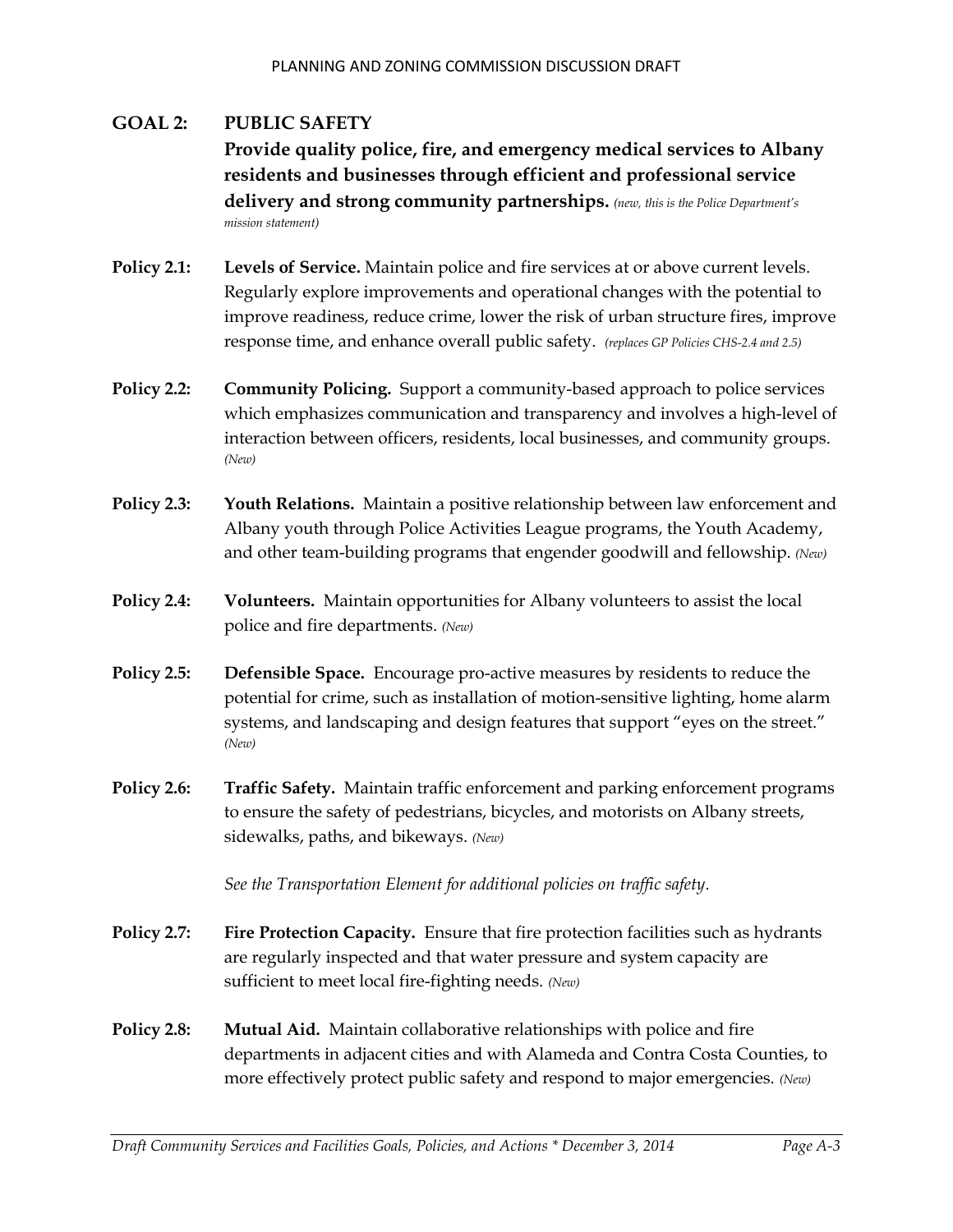- **Policy 2.9: Emergency Medical Services.** Ensure the provision of high quality emergency medical response services. *(New)*
- **Policy 2.10: Development Review.** Engage the police and fire departments in the review of major development applications to ensure that concerns about emergency vehicle access, crime prevention, and fire safety are adequately addressed. *(New)*

#### *Implementing Actions*

- **Action 2.A: Technology and Crime Prevention.** Use mapped data on crime and traffic accidents to improve crime-solving capacity and keep the public informed of criminal activity in the community. *(New)*
- **Action 2.B: Code Updates.** Periodically update city codes to incorporate State fire prevention requirements and other measures deemed necessary to reduce the risk of fires and the risk of structure damage or casualties in the event of a fire. *(New)*
- **Action 2.C: Balancing Complete Streets and Emergency Vehicle Access.** Work with the Fire Department to ensure that the implementation of "Complete Streets" and traffic calming initiatives do not reduce the ability to effectively and quickly respond to emergencies, or otherwise compromise emergency vehicle access. *(New)*

*See the Environmental Hazards Element for Emergency Preparedness policies and actions*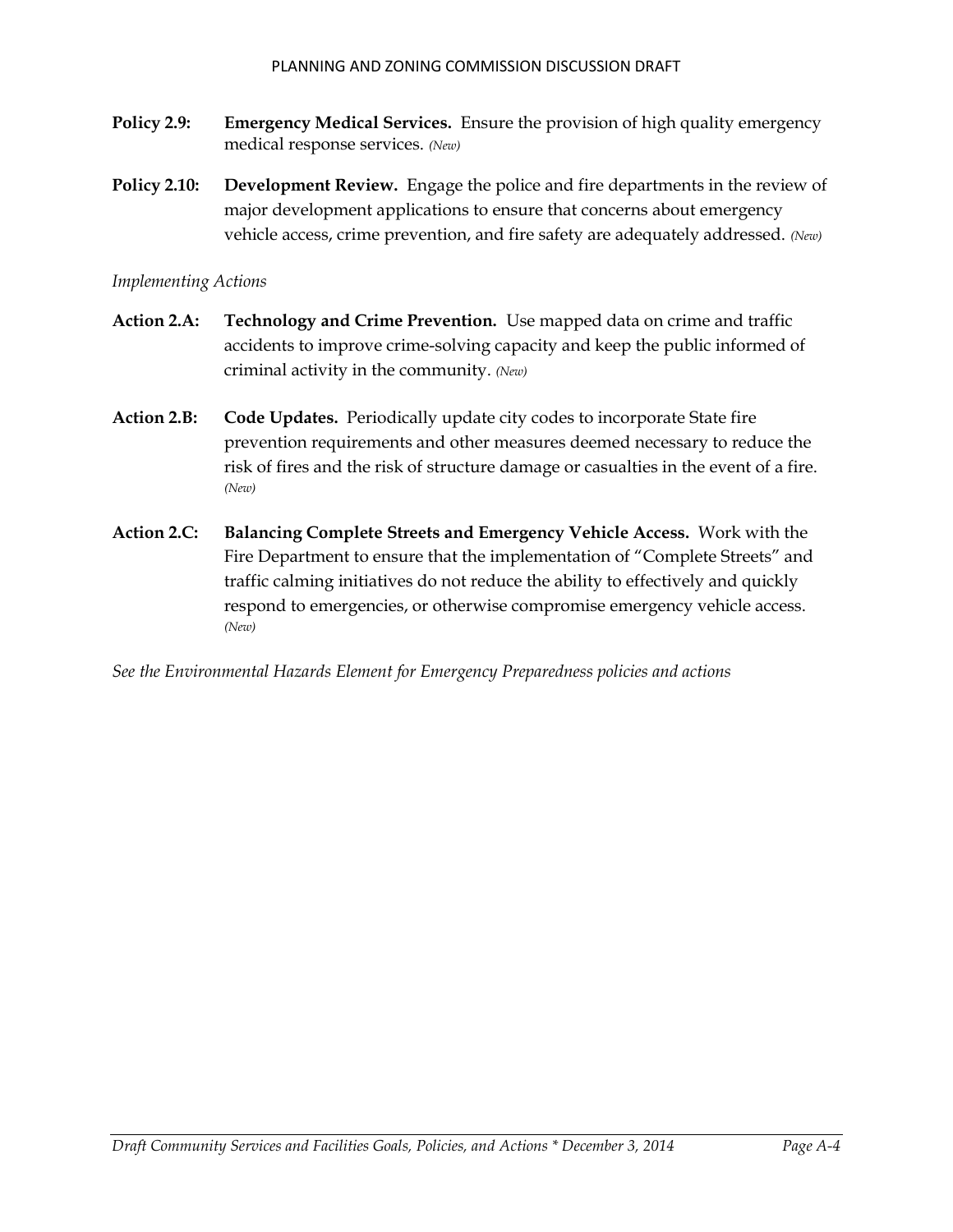# **GOAL 3: CIVIC FACILITIES Provide high-quality community facilities that are a source of civic pride and support the delivery of outstanding public services.** *(new)*

- **Policy 3.1: Quality Facilities.** Maintain excellent City administrative, public works, and community services facilities which meet existing and projected needs and convey a positive image of the city. *(adapted from 2013 Council goals)*
- **Policy 3.2: Coordinated Planning.** Align facility planning, operations, and strategic planning across all City departments with the City's long-range plans for growth and development, and any relevant standards in the General Plan for municipal facilities and services. *(New)*
- **Policy 3.3: Collaborative Services.** Explore collaborative agreements with other jurisdictions where the provision of a beneficial service by the City of Albany or capital facility within the City of Albany is not feasible due to limited local resources and/or land.*(New)*
- **Policy 3.4: Public Library.** Sustain outstanding library services to meet local needs. Continue to support the Alameda County Public Library in the improvement and modernization of its Albany branch. *(New)*
- **Policy 3.5: Consideration of Operating Costs.** Ensure that the costs of ongoing maintenance and operation are fully considered when planning and designing new capital facilities. *(New)*
- **Policy 3.6: Funding.** Explore a variety of funding strategies to generate revenue for capital improvements, including voter-approved bond measures, parcel taxes, general fund allocations, grants, and donations. To the extent feasible, capital facilities fees and other impact fees should be collected to recover the cost of developing or improving the civic facilities made necessary by new development**.** *(New)*
- **Policy 3.7: Co-location.** Consider opportunities to co-locate compatible community services when developing new facilities, or when another agency develops a facility within Albany. Given Albany's relatively small size and limited land resources, this could improve the feasibility of certain facilities that would not otherwise be viable. *(New)*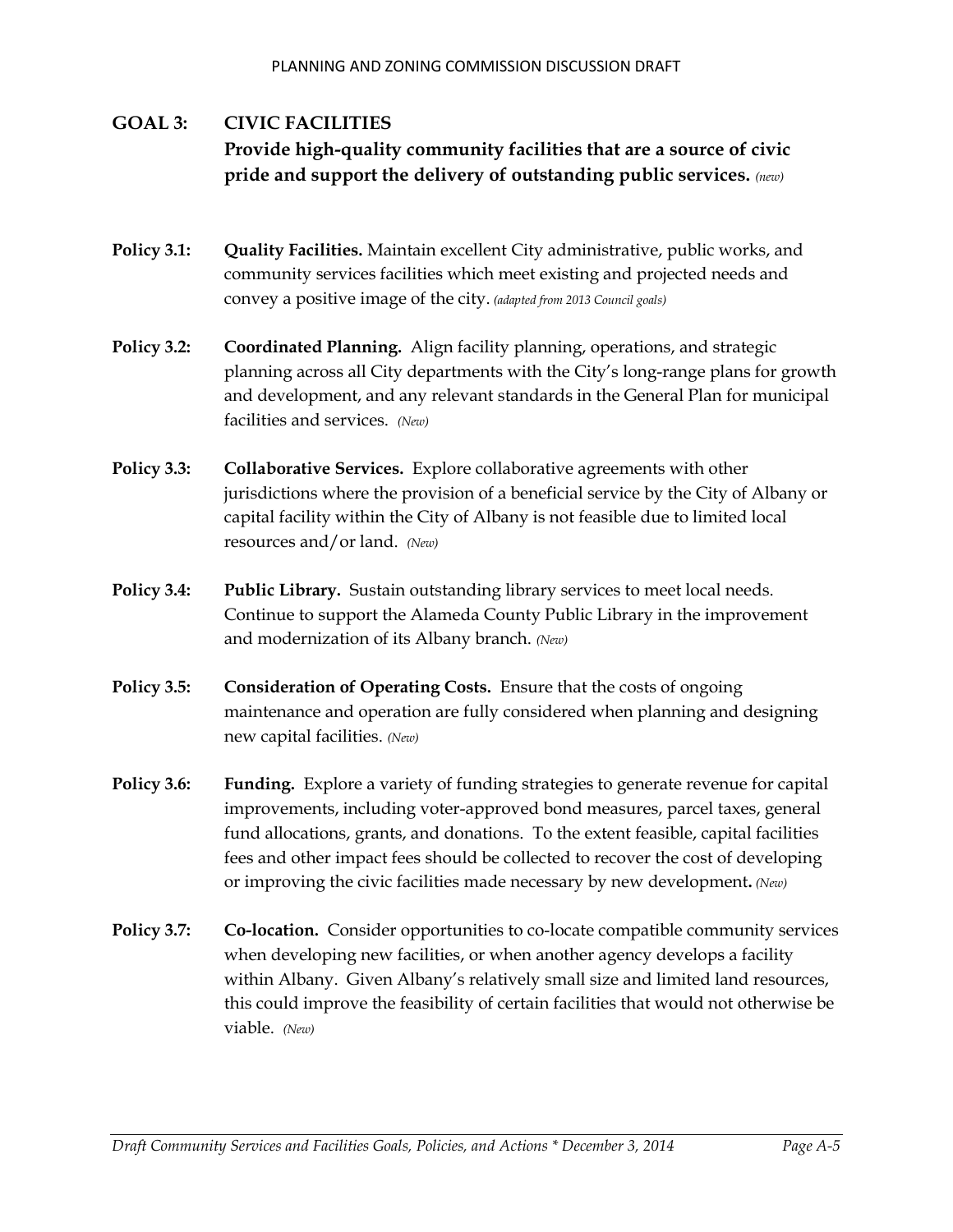- **Policy 3.8: Coordination with the University of California.** Maintain regular communication with the University of California to discuss community facility needs and opportunities for projects at or near UC Village which provide community benefits. *(New)*
- **Policy 3.9: Creating "Community."** Continue to develop and carry out programs which engage the community such as Dinner with Albany, movie nights, July 4 celebrations, Music in the Park, and other community events. Similarly, continue the City's commitment to using local media, social media, broadcast of public meetings and other Albany-oriented programming to reach residents. *(Adapted from 2013 Council Goals)*

#### *Implementing Actions*

- **Action 3.A: Strategic Planning.** Periodically prepare strategic plans and convene Council goal-setting workshops to ensure that City services reflect the community's priorities and values, and are responsive to changing demographics,emerging technologies, and budgetary conditions. *(New)*
- **Action 3.B: Community Surveys.** Conduct periodic surveys, workshops, and other outreach tools to determine how City services can be more responsive to local interests and needs. *(New)*
- **Action 3.C: Facility Assessments.** Periodically evaluate the adequacy of City facilities through physical assessments and long-range planning studies. Over time, public facilities should be adapted to incorporate more sustainable technologies for heating, ventilation, energy and water consumption, and power generation. *(Adapted from Council goals)*
- **Action 3.D: Community Engagement in Capital Facilities Plans.** Ensure community engagement in the review process for capital projects, including planning, design, and construction.*(Parks/Rec Master Plan Pol 6.1)*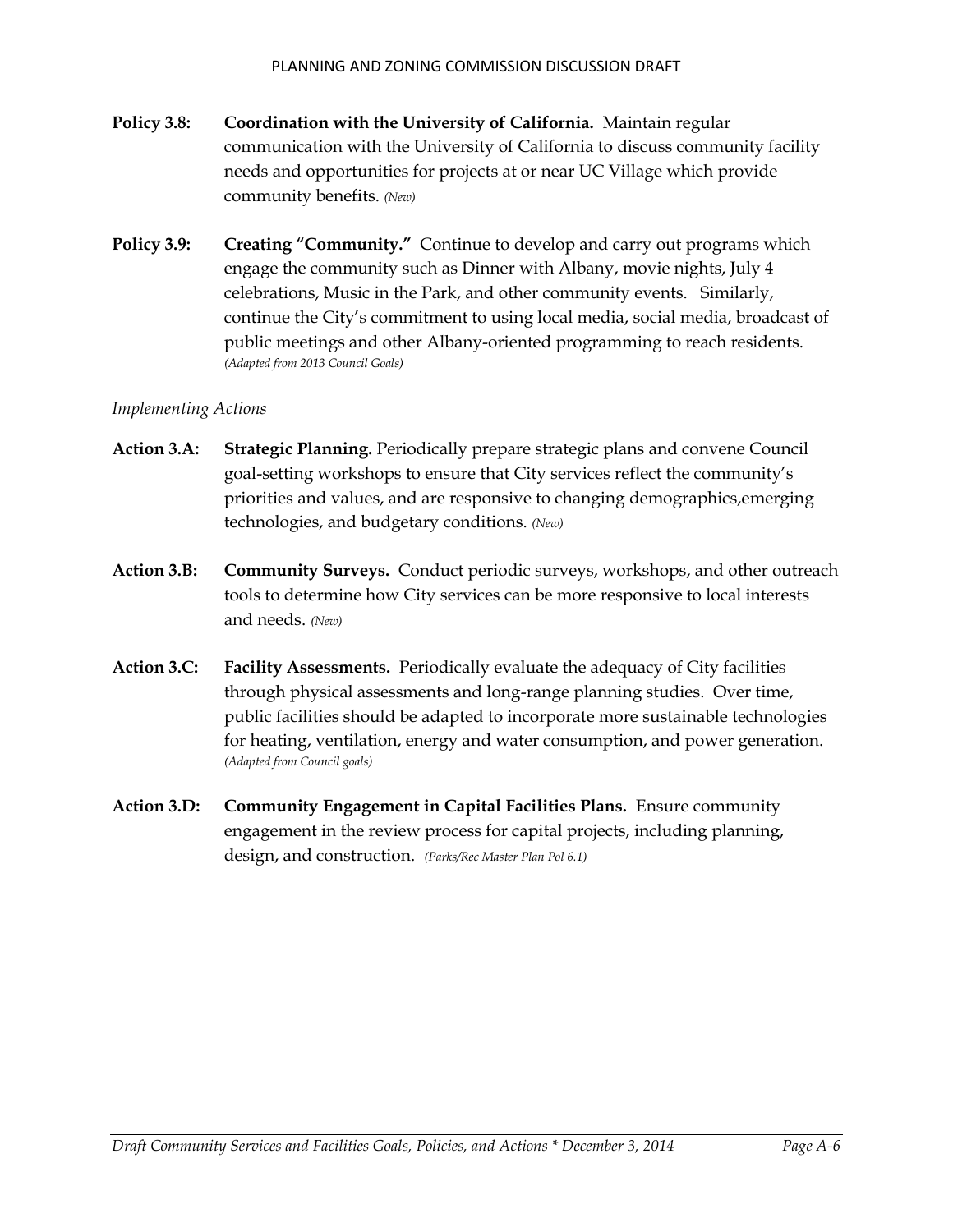# **GOAL 4: CHILDREN, YOUTH, AND SENIORS. Respond to the special needs of children, youth, and seniors in the delivery of community services.**

- **Policy 4.1: Expanding Child Care.** Increase the range of child care programs and expand child care opportunities by committing adequate resources and funding for child care facilities and programs. *(92 General Plan Goal CROS-8)*
- **Policy 4.2: Coordinating Child Care Service Delivery.** Continue working with the Albany Unified School District, the YMCA, UC Berkeley, the private sector, and other child care service providers to develop and coordinate child care programs for persons of all income groups. Strive to keep child care affordable to persons of all incomes*. (92 General Plan Pol CROS-8.1)*
- **Policy 4.3: Awareness of Child Care Programs.** Increase awareness of local child care programs by providing easily accessible information about resources and programs, improved facilities, and outreach to persons of all economic and cultural backgrounds. *(adapted from 92 General Plan Pol CROS-8.2)*
- **Policy 4.4: Youth Programming.** Maintain and expand after school programs, special interest programs, and youth sports programs oriented to teens and pre-teens. Strive to increase enrollment in teen-related activities. *(from City Council Goals)*
- **Policy 4.5: Senior Programming.** Encourage the delivery of services and programs oriented toward seniors, including health care, education, transportation, housing, nutrition, recreation, and social programs. *(replaces 92 General Plan Pol CROS-9.1)*
- **Policy 4.6: Intergenerational Activities.** Encourage intergenerational activities which allow children, youth, adults, and seniors to work together. *(New)*

### *Implementing Actions*

**Action 4.A: Senior Center Improvements.** Secure funding for the renovation, expansion and improvement of the Albany Senior Center. *(from City Council goals)*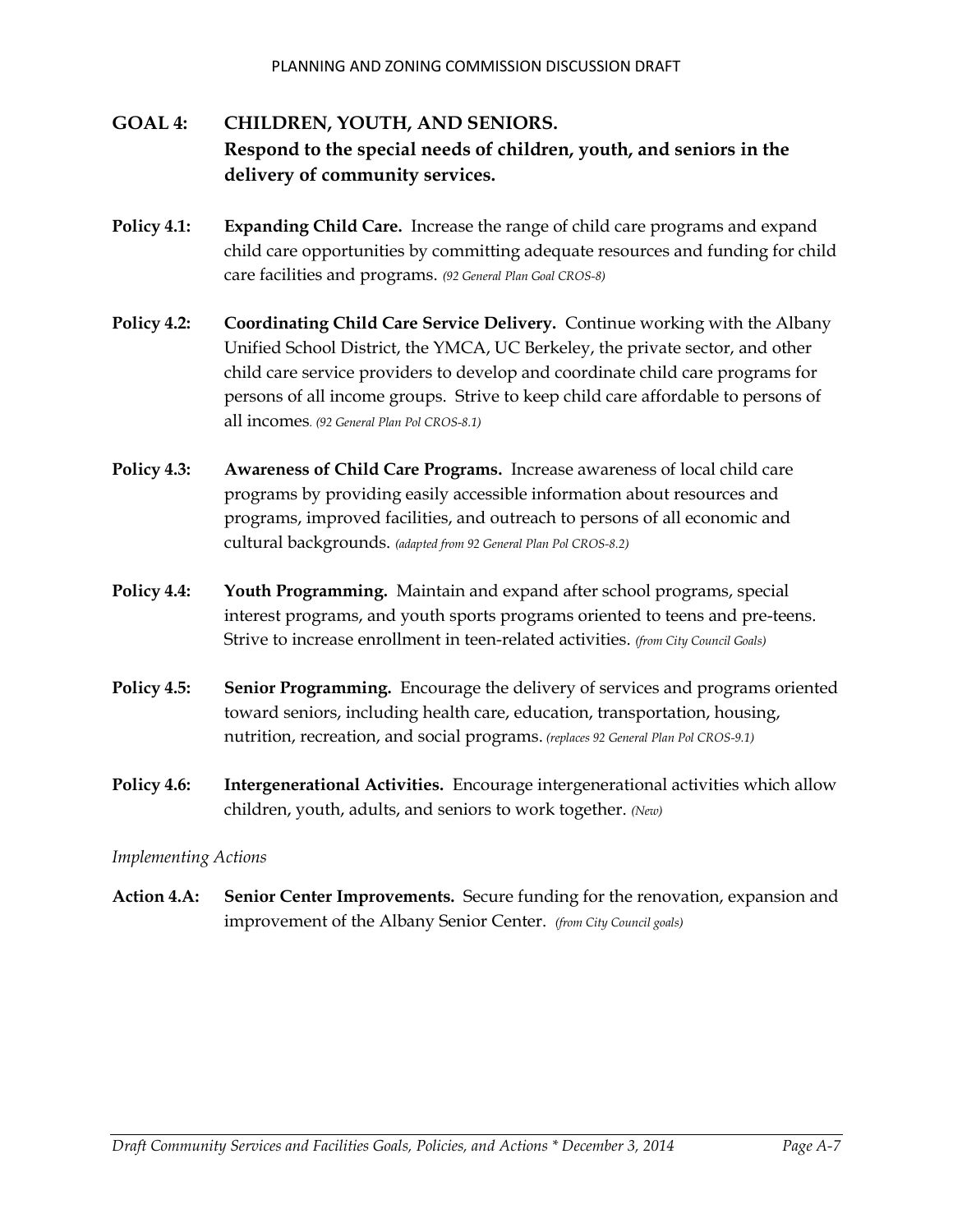# **GOAL 5: ARTS AND CULTURE Recognize the potential of the arts to strengthen local identity, promote freedom of expression, create richer urban places, contribute to the social and economic vitality of the City, and enhance awareness of the value of art and the creative process.** *(adapted from Public Arts MP Goal)*

- **Policy 5.1: Supporting the Arts.** Enhance Albany's reputation as a center for arts and cultural activities, with expanded indoor and outdoor spaces for art displays, performances, and exhibits. *(adapted from Parks Master Plan Goal 6)*
- **Policy 5.2: Arts Visibility.** Increase the visibility of the arts through partnerships with other agencies and organizations, and collaboration with art, business, education, civic, and recreation organizations. *(adapted from Parks Master Plan Action 2.1)*
- **Policy 5.3: Outdoor Space for Arts.** Consider opportunities for adding space that can be programmed for performances and other cultural activities when local parks, streets, and public spaces are designed. *(adapted from Parks Master Plan Policy 2.3)*
- **Policy 5.4: Public Art.** Encourage public art which reflects Albany's heritage and cultural diversity, is appropriate for the setting and context, and showcases the work of local artists. Public art should help define and beautify major City gateways and entry points, activity centers, and open spaces. *(Adapted from Public Arts Master Plan)*
- **Policy 5.5: Public Art Requirement.** Maintain a public arts requirement and in-lieu fee which provides a mechanism to expand Albany's inventory of public art, enhance the City's visual character, and express the creative spirit of the community. *(replaces 92 Plan Goal CROS-10)*
- **Policy 5.6: Funding Support.** Pursue grants and donations to support public art, arts programming, new arts and cultural facilities, and special events such as concerts and performances*. (new)*
- **Policy 5.7: Arts and the Economy.** Recognize the potential for the arts to contribute to Albany's economy. This could include an expanded presence for arts organizations, galleries, and performance spaces in the community, and additional events such as concerts, open studios, and film festivals. *(new)*
- **Policy 5.8: Engaging Local Artists.** Engage Albany-based artists in local recreational programs, educational programs, and other community activities. (new)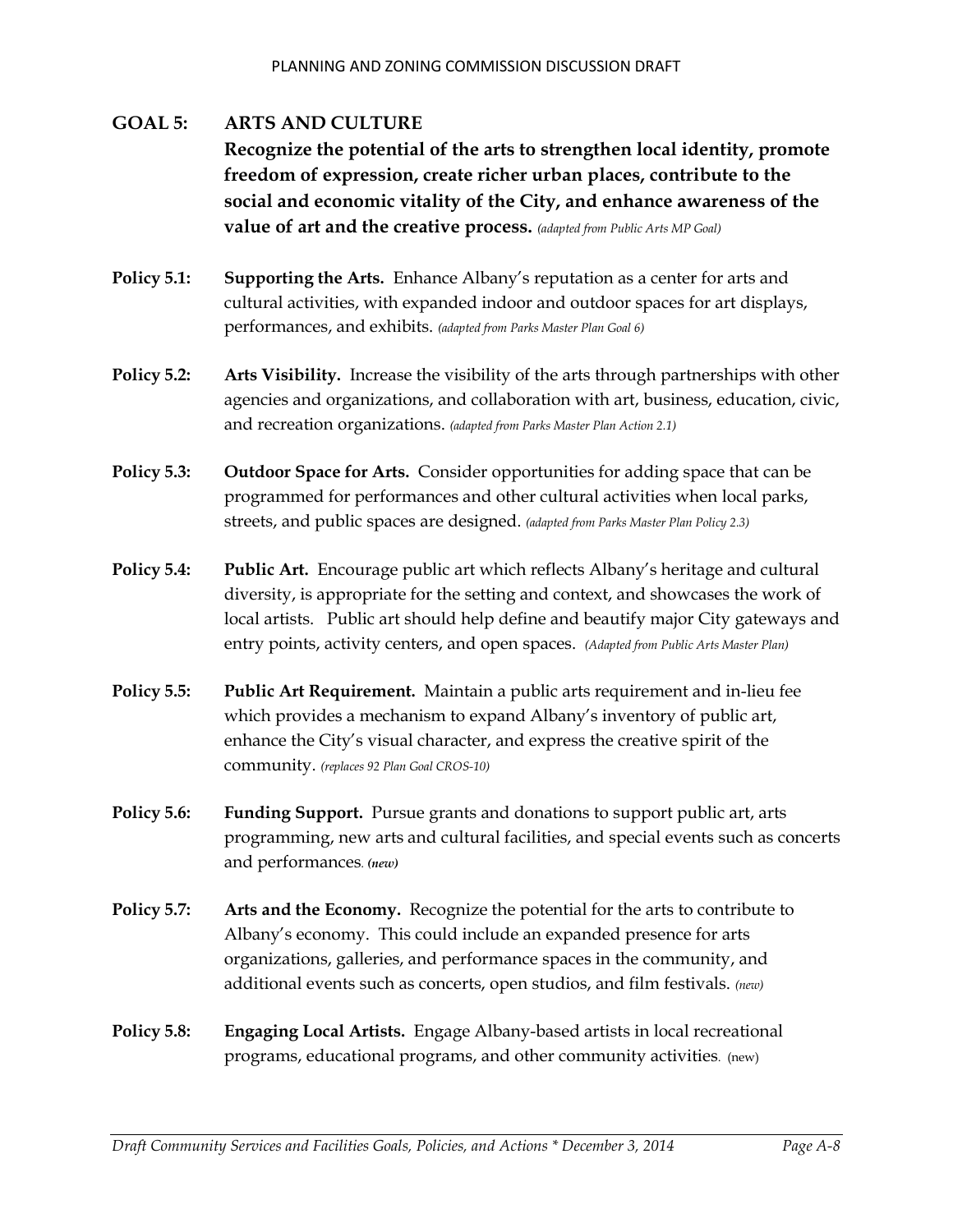### *Implementing Actions*

- **Action 5.A: Arts Committee.** Maintain a City Arts Committee to advise the City Council on cultural and artistic activities, sponsor arts programs and activities, and guide fundraising events to support these programs. *(New)*
- **Action 5.B: Public Arts Master Plan.** Periodically update the Public Arts Master Plan. The Plan identifies potential locations for public art and includes guidelines for the scale and character of art at different locations. Consult the Public Arts Master Plan when making siting decisions and evaluating proposals for various locations. *(replaces 92 Plan Pol CROS 10.1)*
- **Action 5.C: Murals and Banners.** Develop guidelines for the creation of murals and banners. *(from City Council goals)*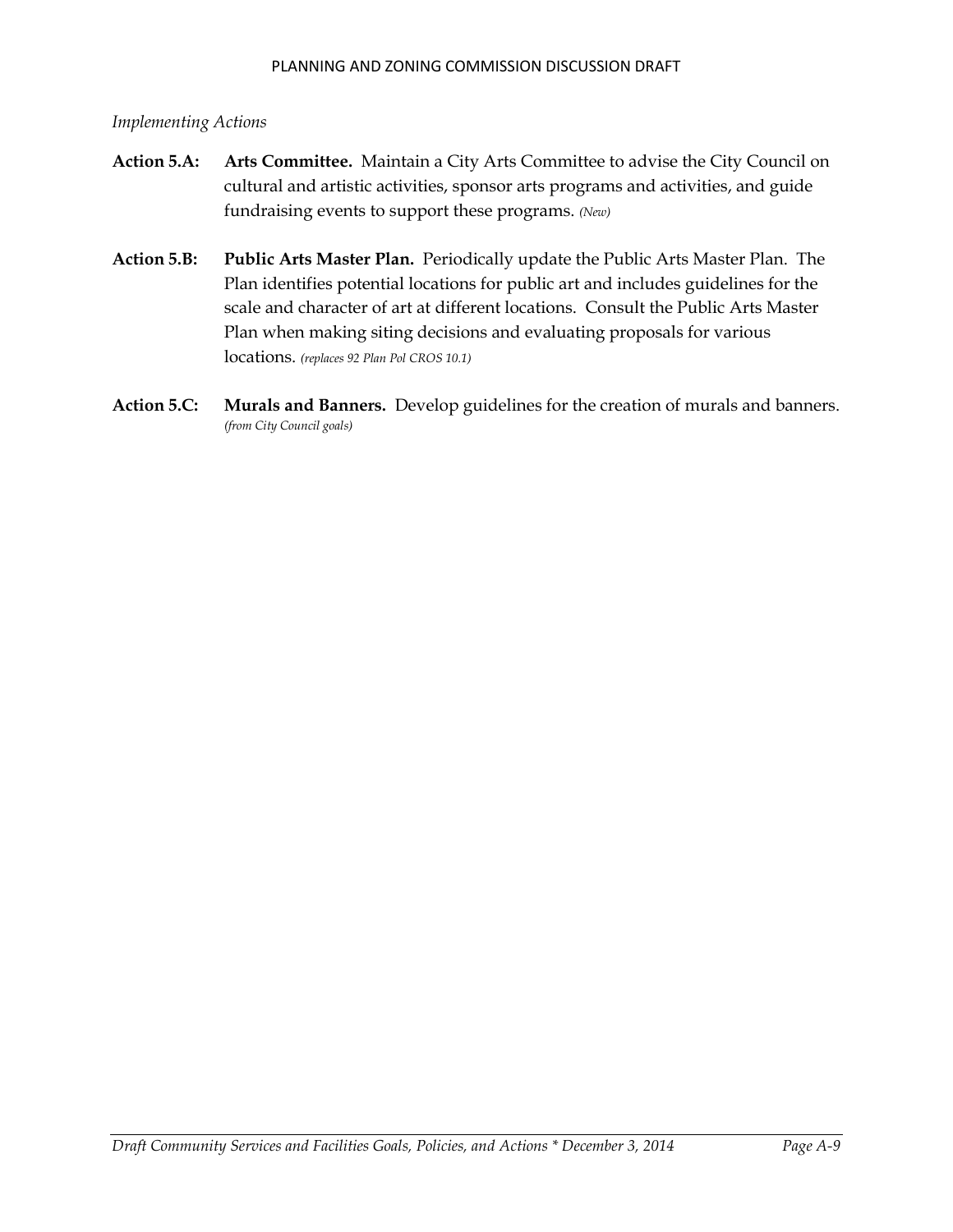# **GOAL 6: INFRASTRUCTURE Provide water, sewer, storm drain, energy, and telecommunication facilities that are safe, reliable, well-maintained, efficient, sustainable, and responsive to current and projected needs.** *(New)*

- **Policy 6.1: Water Supply, Storage, and Distribution.** Work with East Bay Municipal Utility District (EBMUD) to ensure the adequacy and safety of water utilities. The City will work with EBMUD to plan for an adequate long-term water supply, the safety of the water storage and distribution system, the adequacy of the system to support fire flow needs, and the safe treatment and disposal of Albany's wastewater. *(New)*
- **Policy 6.2: Sanitary Sewer System.** Ensure the safe management, operation, and maintenance of Albany's wastewater collection system. *(stated goal of 2014 Albany Sewer Master Plan)*
- **Policy 6.3: Achieving Water Quality Goals.** Continue to prevent illicit discharges to the sanitary sewer and storm drain systems and make improvements which reduce sanitary sewer overflows. These improvements are essential to meet local and regional water quality goals and ensure the effective operation of the sanitary sewer and storm drainage systems. *(2014 Albany Sewer Master Plan)*
- **Policy 6.4: Sewer Inspections and Maintenance.** Maintain regular inspection, maintenance, replacement, and enforcement programs for the local sewer and storm drainage systems. Ensure the proper design and construction of all laterals by contractors and other third parties. *(2014 Albany Sewer Master Plan)*
- **Policy 6.5: Reclaimed Water.** Continue to work toward the expanded application of reclaimed water from the EBMUD treatment plant for a variety of purposes, such as landscape irrigation. *(New)*
- **Policy 6.6: Green Infrastructure.** Encourage the development of "greener" infrastructure which is less impactful on the natural environment and supports local sustainability and climate action goals. This is particularly true for storm drainage facilities, which should be designed to restore natural drainage systems and improve water quality to the greatest extent feasible. *(New)*

*See the Conservation and Sustainability Element for additional policies on water quality and stormwater management*